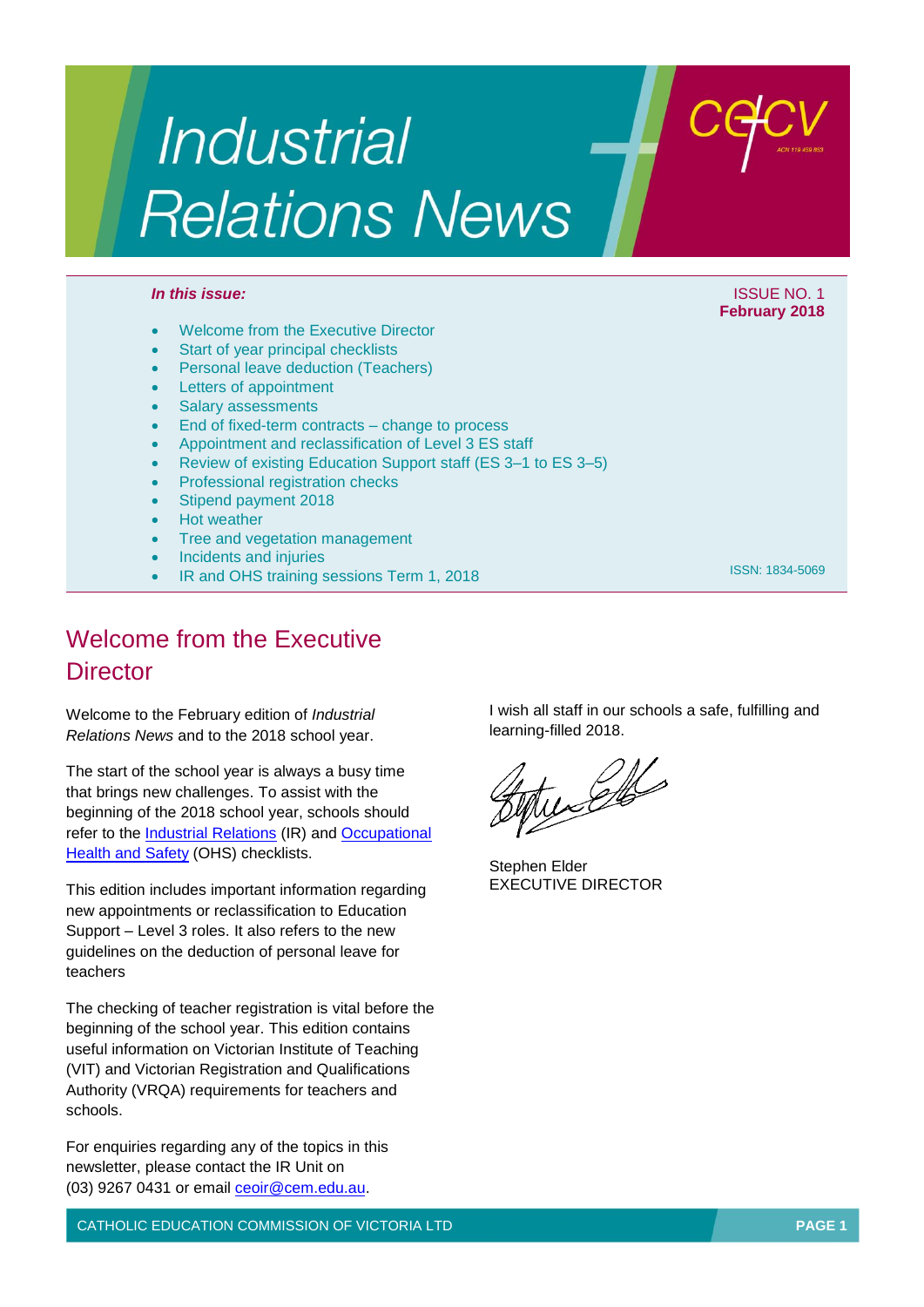## Start of year principal checklists

To assist schools in preparing for 2018, the Industrial Relations (IR) Unit has developed checklists for IR and OHS issues. The checklists will assist principals in their start of the school year preparations and identify the key requirements of the *[Victorian Catholic](http://www.cecv.catholic.edu.au/getmedia/e728ccbb-dac1-4822-9607-7c5cb8abdae9/VCEMEA_2013.aspx) [Education Multi Enterprise Agreement](http://www.cecv.catholic.edu.au/getmedia/e728ccbb-dac1-4822-9607-7c5cb8abdae9/VCEMEA_2013.aspx)* (VCEMEA). The IR and OHS checklists can be found on the CECV website under *Industrial Relations / Training, Communications and Resources / [Industrial](http://www.cecv.catholic.edu.au/Industrial-Relations/Training-Resources/Industrial-Relations-News)  [Relations News](http://www.cecv.catholic.edu.au/Industrial-Relations/Training-Resources/Industrial-Relations-News)*.

## Personal leave deduction (Teachers)

From the start of the 2018 school year, there is a new guidance note for [Personal Leave Deductions](http://www.cecv.catholic.edu.au/Media-Files/IR/EB/MOU/Implementation-Guide-Personal-Leave-Deductions-201.aspx) for teachers that explains how to calculate personal leave when a teacher is absent for part of a day. The new guidance note was agreed as part of clause 3.22 of the [Memorandum of Understanding](http://www.cecv.catholic.edu.au/Media-Files/IR/EB/MOU/Memorandum_of_Understanding.aspx) (MOU) between the Catholic Education Commission of Victoria Ltd (CECV) and the Independent Education Union (IEU). It replaces the previous guidance note with a 'gross up' model of personal leave deductions.

Schools should familiarise themselves with the new guidance note and method for calculating personal leave. Personal leave deductions for teachers are now based on the proportion of the instructional day for which the teacher is absent using the formula below:

> Hours absent during instruction time

Hours of Instructional Time in a day

Personal leave deduction =

X 7.6

The guidance note includes definitions and examples for both full-time and part-time teachers.

The guidance note is available on the CECV website under *Training, Resources and Communications* / *[Implementation Guides](http://www.cecv.catholic.edu.au/Industrial-Relations/Training-Resources/Implementation-Guides)* / *Guidance Notes*. Any queries should be directed to the IR Unit on 03 9267 0431 or [ceoir@cem.edu.au.](mailto:ceoir@cem.edu.au)

## Letters of Appointment

A letter of appointment is necessary and required at the start of every contract.

#### *Ongoing*

Ongoing staff members should be given a letter of appointment at the start of their appointment. There is no need to give ongoing staff members a new letter of appointment every year. However, if there is a significant change to a staff member's role, they should be given a letter regarding the variation to their contract.

#### *Emergency/Casual*

For emergency teachers or casual employees, the best practice is to give each employee on your casual or emergency list a letter of appointment that outlines the terms and conditions of employment that apply to them when they are employed at your school. For practical reasons, it is not expected that a new letter of appointment is to be signed by the casual employee for each casual engagement they have at your school.

#### *Fixed-term*

Fixed-term and casual relieving employees should be given a letter of appointment at the start of every contract. Where the appointment is on a fixed-term basis, the letter of appointment must state the reason for the employment being fixed-term as outlined in Clause 11.2 of the VCEMEA. The letter of appointment:

- establishes the contract of employment between the parties
- binds the parties to the terms of the contract
- specifies the commencement date
- sets out the legal rights of both parties for the period of employment
- cannot be varied by either party without mutual agreement.

#### *Process*

A copy of the letter of appointment and signed acceptance by the employee must be kept on file by the school. The employee should also keep a copy of the letter and acceptance.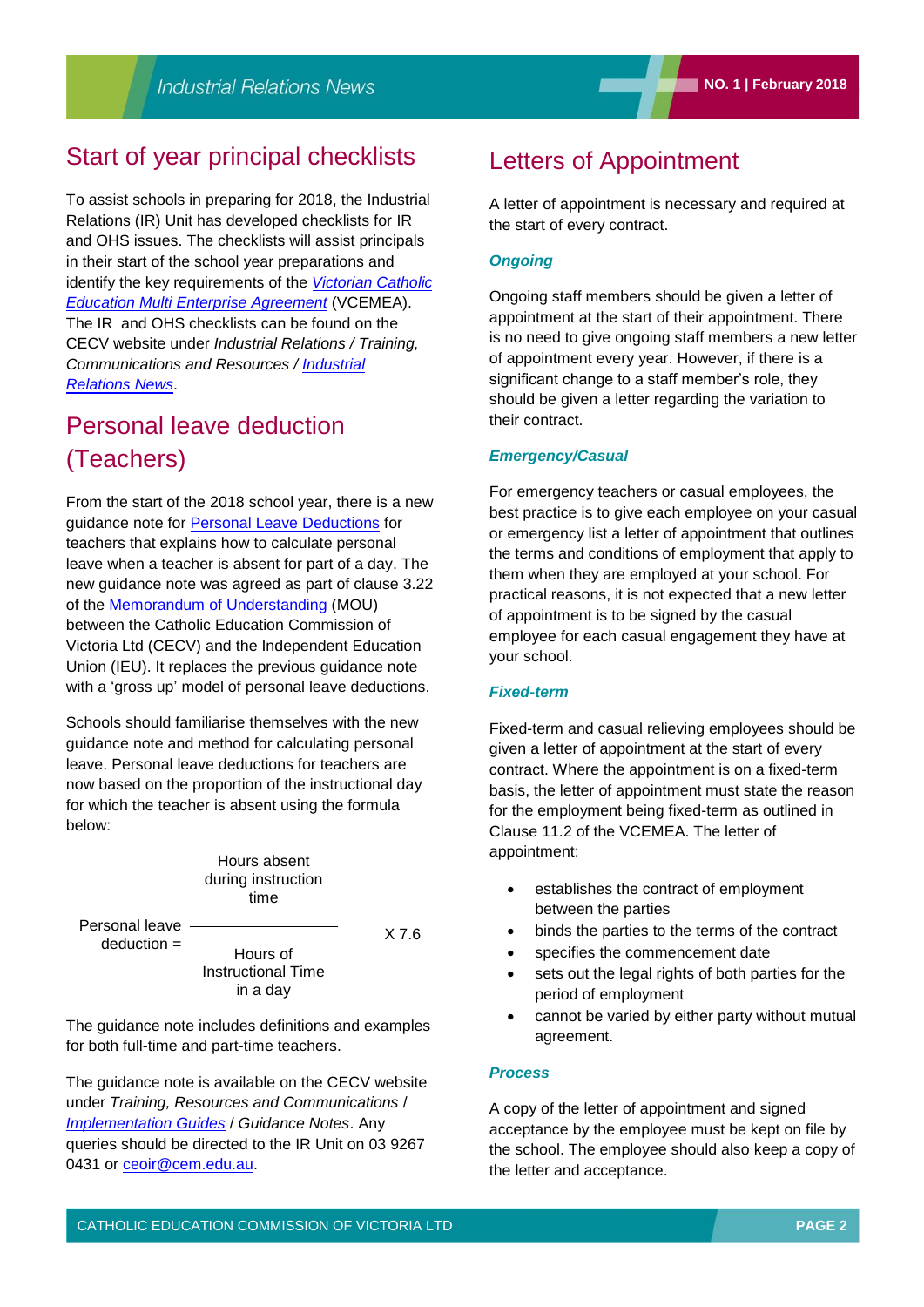[Template Letters](http://www.cecv.catholic.edu.au/Industrial-Relations/Template-Letters) of appointment can be found on the CECV website under *Industrial Relations / Template Letters*.

## Salary assessments

Teachers appointed to a fixed-term or casual relieving contract should be salary assessed at the commencement of each new contract.

Teachers may be required to provide evidence of previous teaching experience (outside Victorian Catholic Education) or additional qualifications gained at Masters level (or its equivalent) or higher.

Schools are reminded that the Salary Assessment Calculator (SAC) is available on the [CEVN website](https://cevn.cecv.catholic.edu.au/secure/CEVNLogin.aspx?redirect=http://cevn.cecv.catholic.edu.au/Default.aspx) under *Staffing & IR / About Staffing and IR / Salary Assessment* to assist schools with the commencement salary for teachers. The SAC cannot be used for any school staff other than teachers. School principals are responsible for performing salary assessments in the SAC, although they may delegate access to other specific staff.

## End of fixed-term contracts – change to process

If a principal is not going to immediately re-employ or extend the contract of a fixed-term employee whose contract period will expire, then the principal **must** issue the employee with a letter advising them that their employment is terminating. In practice, this applies to employees with a fixed-term contract for one or more terms.

Previously, the principal was required to give seven calendar weeks' notice (i.e. including school holidays) of the end of the contract. From the start of the 2018 school year, principals are now required to give notice of seven weeks **in term time** of the end of the contract. This applies only to those employees whose fixed-term contract is 12 months (one gazetted school year) or more. For contracts from one term up to 12 months, seven calendar weeks' notice continues to apply.

This means principals must ensure that non-renewal letters are sent out early. For example, if an employee is on a 12-month fixed-term contract due to end on 28 January 2019, the school must provide the

employee with a notice of non-renewal of their contract by no later than 5 November 2018 (i.e. seven weeks before the end of Term 4, 2018).

## Appointment and reclassification of Level 3 ES staff

Schools are reminded that any new appointments or reclassifications to Education Support (ES) Level 3 must commence at or above ES Level 3–6.

From the commencement of the 2018 school year, the ES classification structure retains five levels however, subdivision 1 and 2 in ES Level 3 have been removed. From 29 January 2018, ES Level 3–1 and ES Level 3–2 will be reclassified to ES Level 3–3.

This is explained further in [Part 4D.](http://www.cecv.catholic.edu.au/Media-Files/IR/Communications/Implementation-Guides/Part-4D-Implementation-Guide-for-ES-Employees-(2).aspx) This document is available on the CECV website under *Industrial Relations / Training, Resources and Communications / Implementation Guides.*

## Review of existing Education Support staff (ES 3–1 to ES 3–5)

Consistent with the MOU between the CECV and the IEU (Clause 3.10.2), the CECV will review the salary level of each employee who is classified at ES 3–1 to ES 3–5 by 1 May 2018. The aim of this review is to identify any employees who have not been appointed to the correct ES 3 level.

If the review identifies an error in the salary level of an existing Education Support employee classified at ES 3–1 to ES 3–5, the school will need to make the necessary adjustment to the employee's salary and back pay.

## Professional registration Checks

All staff must have suitable registration to undertake employment in Victorian Catholic Education. This includes VIT registration for teaching staff or a Working with Children Check (WWC) and, if applicable, a National Police Record Check (NPRC) for non-teaching staff.

*Recommended method for checking current status of VIT teacher registrations*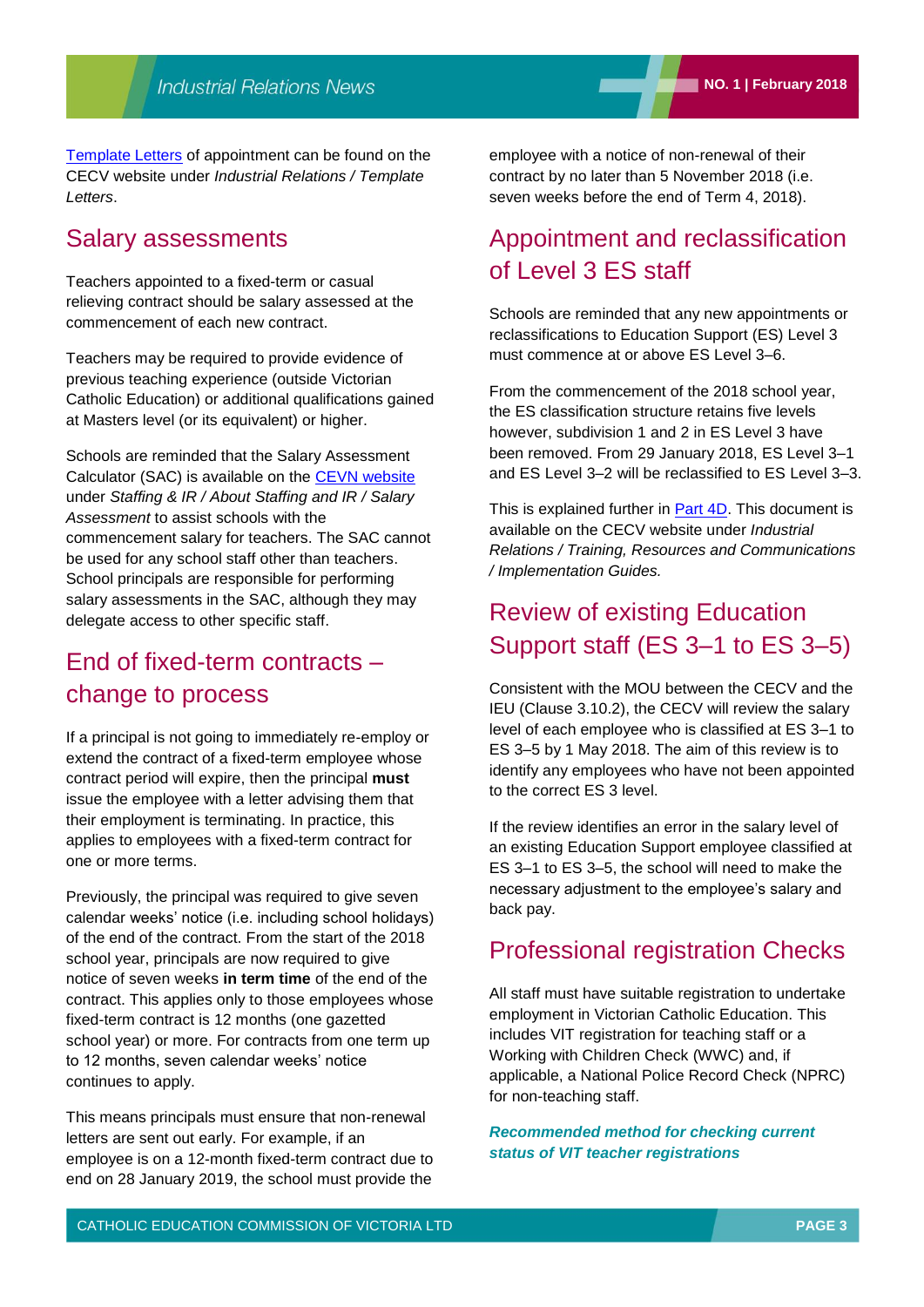The most efficient way of checking teacher registrations is for the principal or their authorised delegate to log onto the [School Portal](https://schools.vit.vic.edu.au/) on the VIT website [www.vit.vic.edu.au.](www.vit.vic.edu.au)

By choosing the 'All Teachers' list the school will be able to confirm the registration status of all teachers employed at the school. The principal and their authorised delegate will also have access to edit the 'All Teachers' list to ensure that any personnel changes prior to the commencement of the 2018 school year are reflected in the list.

#### *Other options for checking current status of VIT registrations*

The school can also search the public register of [teachers](https://www.vit.vic.edu.au/search-the-register) on an individual basis to confirm registration. Alternatively, they can ask to see the teacher's current VIT Registration Card which will be valid to the expiry date indicated on the card.

#### *VRQA evidence requirements*

The VRQA requires that schools keep a register of all teachers containing each teacher's name and their VIT registration number, the VIT category of registration (provisional registration, full registration, permission to teach) and the expiry and renewal date of the teacher's registration.

The teacher's VIT registration number must be recorded on the OSR or PRS and should be updated at the beginning of the school year. Importantly, it is an offence for a person or body to employ or continue to employ a person to teach who is not registered with the VIT.

#### *What to do if a teacher's registration is not current*

It is unlawful to teach without registration or employ a person to teach who is not registered. Penalties could apply to both the teacher and the school. If a teacher does not hold a valid VIT registration, schools should refer to Clause 14 of the VCEMEA 2013, which provides that the employer may:

- give the employee, generally not less than seven days, to obtain the necessary authority
- give the employee an opportunity to explain any extenuating circumstances and clarify the matter.

A teacher is not permitted to teach during this sevenday period but is still entitled to be paid during this time. The teacher may perform other non-teaching duties at the school during this time. Schools are encouraged to contact the IR Unit to discuss the options that are available in these circumstances.

If, after the seven-day period, the school is satisfied that the lack of registration is due to the employee's actions or omissions, the school may stand down the employee without pay until they provide proof of registration.

#### *Working with Children Check*

All non-teaching WWC registration card numbers and expiry dates should be entered in a register (PRS) after verification and sighting by the principal or their authorised delegate.

If a non-teaching staff member does not have a valid WWC registration, schools should again refer to Clause 14 of the [VCEMEA 2013.](http://www.cecv.catholic.edu.au/getmedia/e728ccbb-dac1-4822-9607-7c5cb8abdae9/VCEMEA_2013.aspx) Schools are encouraged to contact the IR Unit to discuss the options that are available in these circumstances.

## Stipend payment 2018

The recommended full stipend payment effective from 1 January 2018 is \$55,618.

The 10 per cent allowance paid to religious primary school principals will remain unchanged.

Pro-rata payments will be based on the full recommended stipend. Parties are free to reduce negotiated rates when financial circumstances do not allow the payment of a full stipend, however, the minimum starting point for negotiations shall be two thirds of the full stipend.

## Hot weather

Two out of three Australians will develop some form of skin cancer before the age of 70. As alarming as this statistic is, most skin cancer is also preventable. The Cancer Council Victoria recommends a healthy UV exposure balance that ensures some sun for vitamin D, while minimising the risk of skin cancer.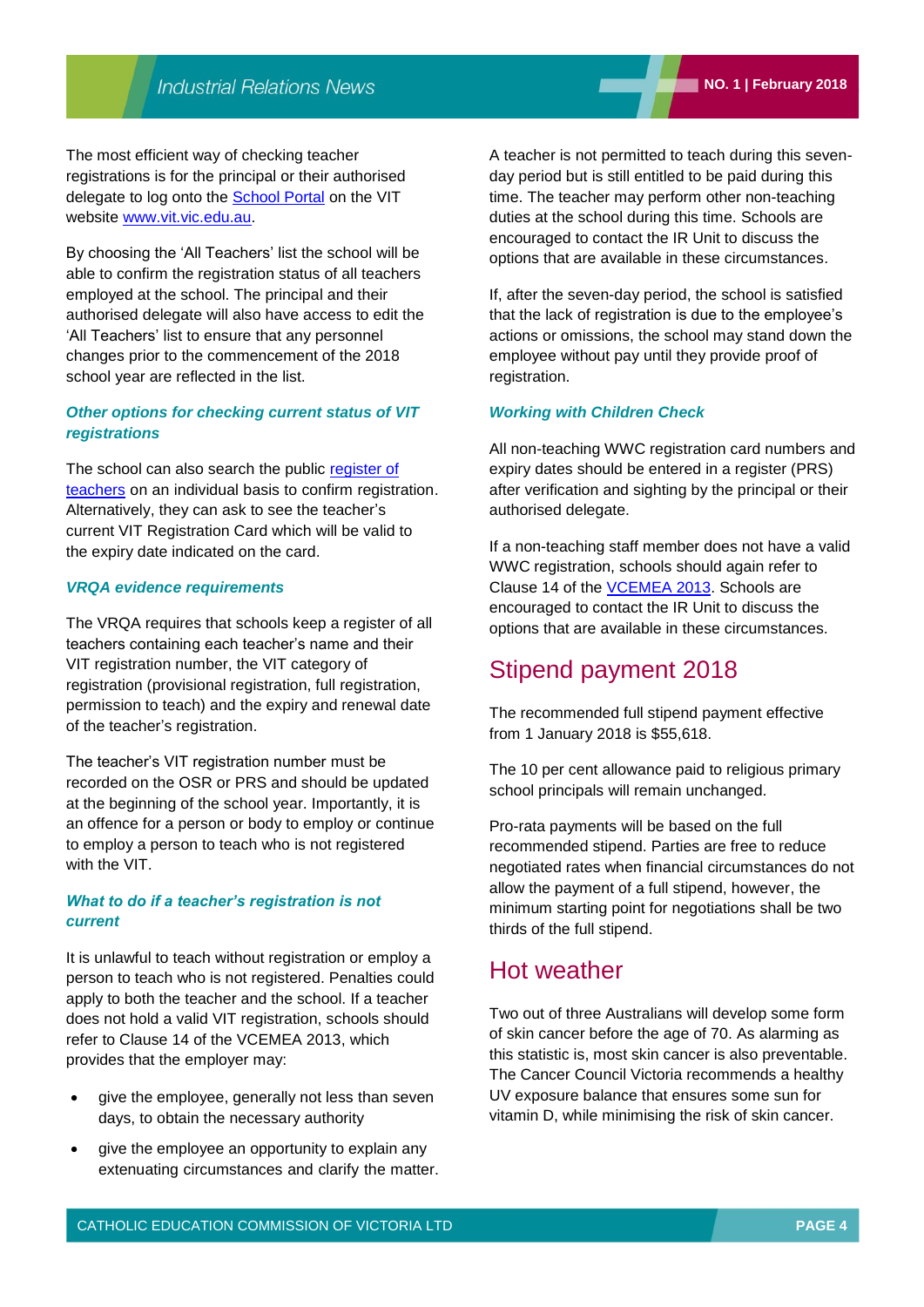Sun protection is required whenever the UV level reaches three or above – the level that can damage skin and eyes. This is typically from the start of

September to the end of April in Victoria (not just in Terms 1 and 4). Remember, even on overcast and cooler days, the UV index can still reach very high or extreme levels.

And it is not just the sun that can be an issue. In hot weather, it is vital to remain hydrated – even when staying out of the sun – and in extremely hot weather, vigorous physical activity that carries a risk of dehydration or heat stroke should be avoided. The provision and use of shade is also important and, where facilities allow, consideration should be given to implementing indoor play or activities.

School staff have an important role to play when it comes to being Sun Smart – as role models for our students, and in looking after themselves by ensuring they follow school policy in relation to wearing hats, sunscreen and protective clothing. Further information on skin cancer and outdoor work can be found in this guide, *[Skin cancer and outdoor work: A](https://www.worksafe.vic.gov.au/__data/assets/pdf_file/0003/209559/ISBN-Skin-cancer-and-outdoor-work-2012-04.pdf)  [guide for employers](https://www.worksafe.vic.gov.au/__data/assets/pdf_file/0003/209559/ISBN-Skin-cancer-and-outdoor-work-2012-04.pdf)*, produced by WorkSafe, the Victorian Cancer Council and Vic Health.

Further information is available from the Cancer Council website [here,](https://www.cancervic.org.au/preventing-cancer/be-sunsmart) and a brochure on sun exposure can be found [here.](http://www.sunsmart.com.au/downloads/resources/brochures/how-much-sun-enough-vitamin-d.pdf)

## Tree and vegetation management

#### *Ensuring your trees are safe following the holidays*

With Victoria's recent warm and inclement weather, it is absolutely crucial to ensure that trees on school properties are inspected and properly maintained following the summer holidays.

As trees are living and dynamic structures they can present risks to persons and property during various stages of their lifecycle. Therefore, schools must take all reasonable steps to ensure risks to health and safety are adequately controlled.

Removing and maintaining trees can be dangerous work so it is important that you engage the services of a qualified arborist with the following qualifications:

- current public liability insurance
- minimum qualification of Certificate II in Horticulture (Arboriculture) for ground and climbing work
- minimum qualification of Certificate III in Horticulture (Arboriculture) for supervisors of climbing work.

While every tree or tree part has the potential to fall, only a very small number actually fall or strike something or someone. There is no such thing as a completely 'safe' tree and no assurances that an apparently sound tree in a high-use area of a school will not fall a day or a week after an arborist inspection. However, with frequent surveillance of your treescape's health, particularly following the school holidays, you can ensure that any defects or fall risks are quickly identified and controlled while maintaining the amenity, heritage and environmental value trees add to your school.

## Incidents and injuries

### *Preventing future injuries*

In 2017, injuries resulting in a WorkCover claim were mainly due to incidents involving:

- a slip, trip and fall
- being struck by or against an object
- performing a manual handling task.

The risk of future similar incidents can be minimised, or even eliminated, through hazard identification and by implementing risk controls. School leaders have a legal obligation to provide a work environment that is safe and without risks to health. To support schools, over a number of years, the OHS Team has been developing a range of resources and tools that can be found on the [CECV](http://www.cecv.catholic.edu.au/OHS-WorkCover/A-Z-Index) website under *Industrial Relations / A–Z Index*. These have recently undergone a significant revision, with the addition of a large number of topics. It is recommended that school leaders take the opportunity to look through the new material.

For further information or assistance, a member of the OHS team can be contacted on 9267 0431 or by email at [ohs@cem.edu.au.](mailto:ohs@cem.edu.au)